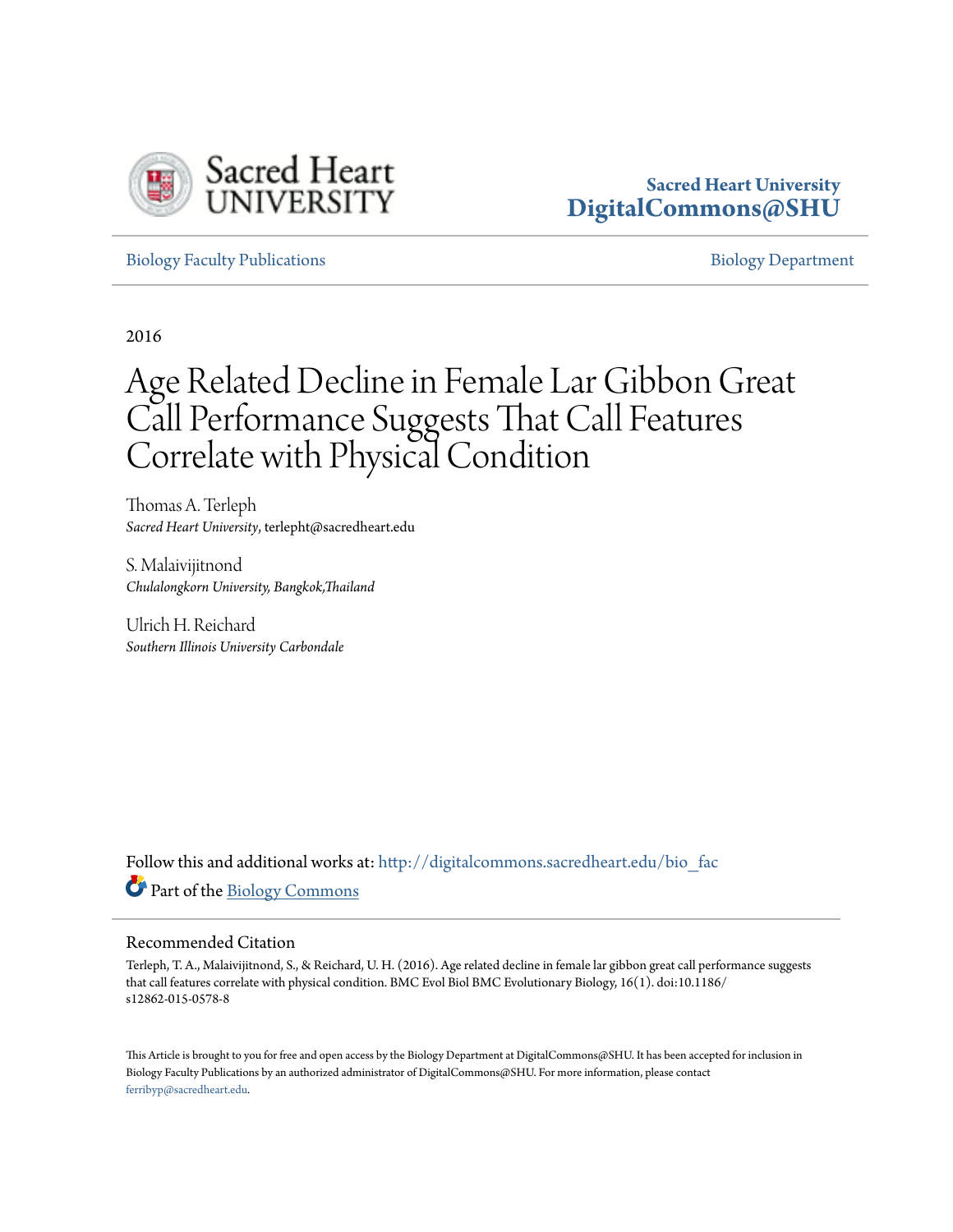# **RESEARCH ARTICLE External Structure Community Community Community Community Community Community Community Community**



# Age related decline in female lar gibbon great call performance suggests that call features correlate with physical condition

Thomas A. Terleph<sup>1\*</sup>  $\bullet$ [,](http://orcid.org/0000-0003-1559-4975) S. Malaivijitnond<sup>2,3</sup> and U. H. Reichard<sup>4</sup>

# Abstract

**Background:** White-handed gibbons (Hylobates lar) are small Asian apes known for living in stable territories and producing loud, elaborate vocalizations (songs), often in well-coordinated male/female duets. The female great call, the most conspicuous phrase of the repertoire, has been hypothesized to function in intra-sexual territorial defense. We therefore predicted that characteristics of the great call would correlate with a caller's physical condition, and thus might honestly reflect resource holding potential (RHP). Because measurement of RHP is virtually impossible for wild animals, we used age as a proxy, hypothesizing that great call climaxes are difficult to produce and maintain over time, and that older adults will therefore perform lower quality great calls than young adults. To test this we analyzed the great call climaxes of 15 wild lar gibbon females at Khao Yai National Park, Thailand and 2 captive females at Leo Conservation Center, Greenwich, CT.

**Results:** Findings show that call climaxes correlate with female age, as young animals ( $n = 8$ , mean age: 12.9 years) produced climaxes with a higher frequency range (delta F0), maximum F0 frequency and duty cycle than old animals  $(n = 9,$  mean age: 29.6 years). A permuted discriminant function analysis also correctly classified calls by age group. During long song bouts the maximum F0 frequency of great call climaxes' also decreased. Additional data support the hypothesis that short high notes, associated with rapid inhalation as an individual catches its breath, reflect increased caller effort. Older females produced more high notes than younger females, but the difference only approached statistical significance, suggesting that calling effort may be similar across different ages. Finally, for the first time in this species, we measured peak intensity of calls in captive females. They were capable of producing climaxes in excess of 100 dB at close range (2.7 m).

Conclusions: Age and within-bout differences in the lar gibbon great call climax suggest that call features correlate with physical condition and thus the call may have evolved as an honest signal in the context of intra-sexual territorial defense and possibly also in male mate choice via sexual selection, although further testing of these hypotheses is necessary.

Keywords: Primate vocalizations, Hylobatidae, Ape communication, Great call, Honest signaling

# Background

Territorial vocalizations may honestly indicate an individual's resource holding potential (RHP) if call qualities are determined by physiological constraints [[1, 2\]](#page-11-0). Characteristics of vocalizations, including both spectral and temporal parameters, can vary with body size, age, rank, hormonal state or fatigue level [[3](#page-11-0)–[13](#page-11-0)], all of which are measures of physical condition and can thus be assumed to also be correlates of RHP. Associations between physical condition and vocal qualities have been studied most often in male animals (exceptions: [[14, 15\]](#page-11-0)), a sampling bias that may be due to the fact that males show greater variation in RHP, because they are usually thought to be under greater sexual selection pressure than females. More direct physiological measures of RHP, such as energetic output during contests, including ventilation rate or overall  $O_2$  consumption (review: [[16\]](#page-11-0)) would be



© 2015 Terleph et al. Open Access This article is distributed under the terms of the Creative Commons Attribution 4.0 International License [\(http://creativecommons.org/licenses/by/4.0/](http://creativecommons.org/licenses/by/4.0/)), which permits unrestricted use, distribution, and reproduction in any medium, provided you give appropriate credit to the original author(s) and the source, provide a link to the Creative Commons license, and indicate if changes were made. The Creative Commons Public Domain Dedication waiver [\(http://creativecommons.org/publicdomain/zero/1.0/](http://creativecommons.org/publicdomain/zero/1.0/)) applies to the data made available in this article, unless otherwise stated.

<sup>\*</sup> Correspondence: [terlepht@sacredheart.edu](mailto:terlepht@sacredheart.edu) <sup>1</sup>

<sup>&</sup>lt;sup>1</sup>Department of Biology, Sacred Heart University, 5151 Park Ave, Fairfield, CT 06825, USA

Full list of author information is available at the end of the article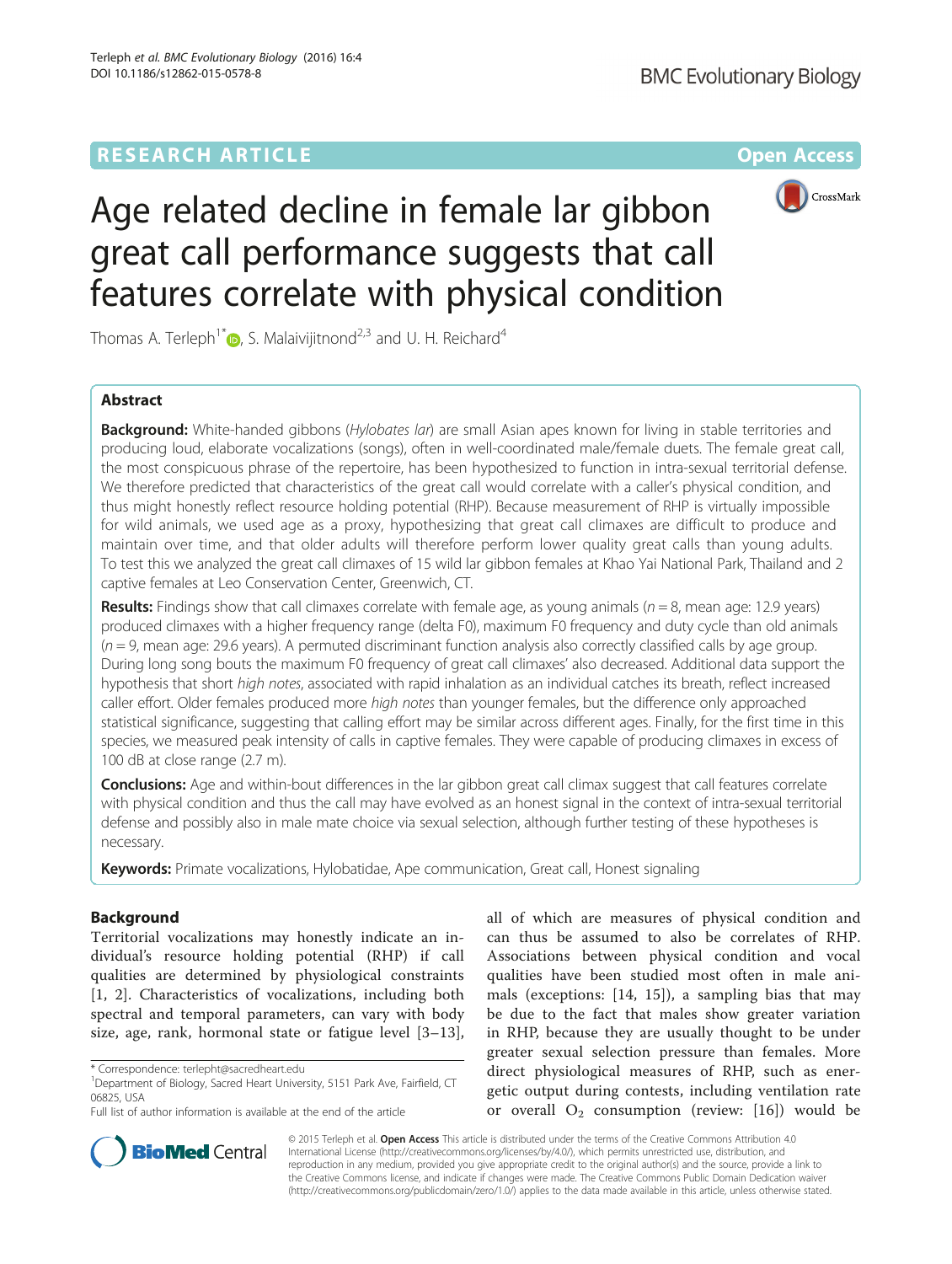extremely useful, as they could be directly related to field-based data, such as long term territory tenure or reproductive success.

Because direct measures of RHP are difficult to obtain from wild animals under natural conditions [[17\]](#page-11-0), field researchers may have to rely on indirect measures, like body size, to assess physical condition. Unfortunately, body size can likewise be difficult to measure directly in wild animals, and because of this impediment, in primate studies age has been used as a proxy for body condition [[6, 18\]](#page-11-0). In fact, age may be just as reliable an indicator of RHP as size, because regardless of one's size, physical decline that influences RHP comes with advanced age. Primate respiratory function, for example, is associated with overall health [[19\]](#page-11-0) and progressively decreases with age [[20](#page-11-0)–[22](#page-11-0)]. An individual's age should affect not only RHP but also the individual's ability to produce physiologically demanding vocal signals, because changes in respiratory functioning associated with age include a reduction in the lungs' vital capacity due to loss of elasticity and distensibility, and a reduction in abdominal muscle mass [\[23](#page-11-0)].

Measurable characteristics of song quality that are potentially influenced by lung capacity include call intensity, call rate, and note lengths [[24](#page-11-0)]. These vocal qualities are predicted to change with age and can therefore serve as indirect measures of RHP. While measuring call intensity from wild animals is difficult, measuring its spectral correlates is not. Two vocal parameters associated with loud calls that may signal RHP are the maximum fundamental frequency (F0) and the degree of change in F0 within a call note (delta F0). This is because F0 is dependent on subglottal pressure [[25](#page-11-0), [26](#page-11-0)]; so frequency and intensity are not controlled independently in the loud vocalizations of mammals [[26](#page-11-0)], and receivers from a variety of taxa have been shown to respond to high intensity sounds as a fitness cue [\[27](#page-11-0)–[30\]](#page-11-0). Furthermore, in the red deer (Cervus elaphus), for example, females prefer male calls with a higher F0 [\[31\]](#page-11-0), and in some primates high-ranking individuals produce loud calls with a higher F0 than lower ranking animals [[10](#page-11-0), [32](#page-12-0)]. High F0 can also signal hormonal condition: male lar gibbons (Hylobates lar) show a positive association between androgen levels and F0 [[33](#page-12-0)], and in other primates, e.g. male chacma baboons (Papio ursinus), androgen levels strongly correlate with social rank, and decline following a lowering in rank [\[34\]](#page-12-0).

In addition to loud, high F0 signals potentially indicating that an animal has large or powerful lungs, in animals with large larynxes, like most primates, reaching a high F0 also requires extreme muscular strength to stiffen the vocal folds. Thus receivers may additionally interpret loud, high pitched calls as a fitness signal associated with larynx strength, which may correspond with overall body strength [[25](#page-11-0)], although to our knowledge this hypothesis has so far not been tested in primates.

Temporal aspects of loud calls can also be associated with caller condition or state. Examples include young adults producing longer calls than more senior individuals [[33](#page-12-0)], and high-ranking males generating not only longer notes [\[10\]](#page-11-0), but also higher call rates, longer bouts and greater participation in competitive calling bouts [[35](#page-12-0)]. Note duration or rate may also correlate with a signaler's immediate energy levels, potentially providing a more useful cue to an animal's current physical condition than static body size cues [\[4](#page-11-0), [36](#page-12-0)].

Gibbons (family Hylobatidae) are small Asian apes that produce loud, complex vocalizations in song bouts, and females produce the great call, often in the context of well-coordinated duets with a mate [[37](#page-12-0)–[39\]](#page-12-0). Great calls likely evolved for distance communication, as they are audible up to 1 km or further through the forest [\[40](#page-12-0)–[42](#page-12-0)], although the intensity of these calls has previously been measured in only one gibbon species, the siamang (Symphalangus syndactylus) [\[43](#page-12-0)]. The great call is thought to serve primarily as a spacing mechanism between females in inter-group communication, excluding females from each other's territories [\[40](#page-12-0), [44](#page-12-0)–[47](#page-12-0)], and as such has had the potential to evolve into an honest signal of RHP.

The great calls of all gibbon species have a conspicuous climax near the end, characterized by notes produced at the highest speed and/or pitch, and a peak in amplitude [\[48\]](#page-12-0). For lar gibbons ( $Hylobates$  lar) the notes of the call climax contribute substantially to interindividual variability and span a wide frequency range [[49\]](#page-12-0). The closely spaced notes of the call climax are also the loudest notes produced by females, suggesting that the climax may be difficult to produce. If this is the case, then the great call climax potentially serves as an honest signal of a caller's physical condition and thus may have evolved in the context of resource competition between females, the social context in which great calls are often given [\[41](#page-12-0)], or in the context of mate choice by males.

Although age has not been verified experimentally to correlate with RHP in white-handed gibbons, in order to provide support for the hypothesis that the lar gibbon's great call climax is an honest index of caller condition, we used age as the most appropriate and available proxy for RHP, given that physical strength generally declines with age, including a reduction in respiratory function [[20](#page-11-0)–[23](#page-11-0)]. We predicted that, because F0 correlates with call intensity, older animals would show (i) a lower maximum F0 frequency, (ii) a lower F0 frequency range in the highest pitched climax note (delta F0), and (iii) a smaller ratio of note to inter-note interval durations (duty cycle). If these climax parameters are constrained by a caller's condition and thus RHP, it should become increasingly more difficult for an aging individual to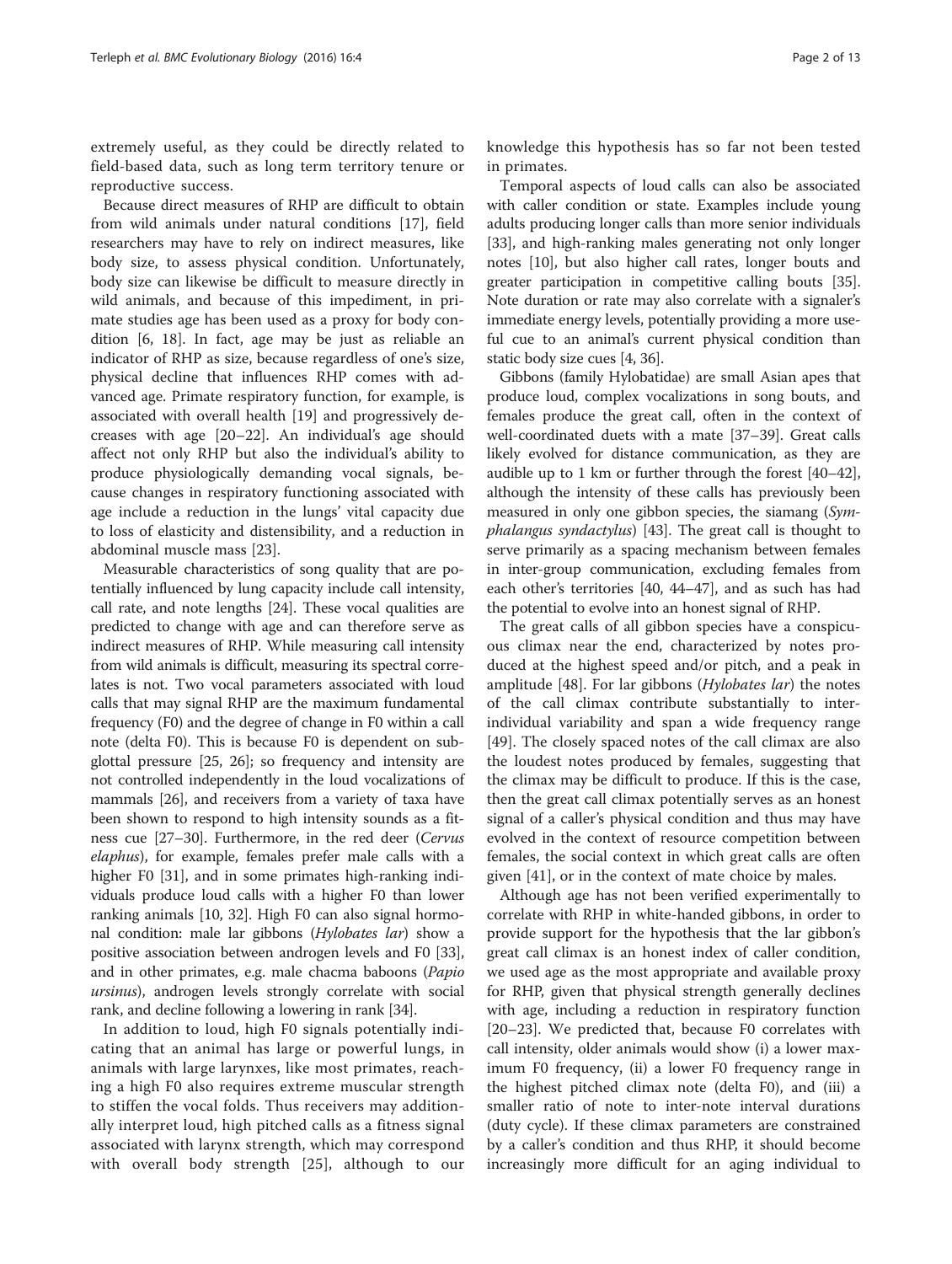maximize them, relative to a younger individual. We also predict that, if older animals have more difficulty maintaining robust call climaxes, (iv) this will be revealed by an increase in brief, high-pitched inspirations, hereafter referred to (in italics) as 'high notes'. Our previous research has shown that high notes occur between the longer, regular expiration notes of lar gibbon great calls, in particular following the climax notes that rise in frequency or that are maintained at high frequency and intensity [[49\]](#page-12-0). They result from brief inhalations as the animal "catches its breath" between longer notes, with an average of two high notes occurring per great call (range:  $0-5$ ) [[49\]](#page-12-0). We tested the hypothesis that *high* notes correspond with an increased vocal effort by analyzing the length and F0 frequency of great call notes that immediately precede high notes, versus great call notes that do not, predicting that (v) high notes will follow longer, higher pitched great call climax notes that span a wider frequency range.

To further test the hypothesis that our measures of the great call climax are potential indices of RHP, we analyzed how vocal parameters change within individual singing bouts, predicting that (vi) as a bout of great calls progresses, the maximum F0, delta F0, and climax duty cycle will decrease, and the number of high notes will increase, possibly because an individual's vocal ability becomes taxed over the course of singing.

Finally, we also report, for the first time in this species, the peak intensity of great call climaxes, using measurements from captive animals. By quantifying the high intensity of great call climaxes, we lend support to the hypothesis that production of great call climaxes pushes females to their physical limits.

### Methods

# Subjects and recordings

We made recordings from a large group of adult female lar gibbons, spanning a wide age range (9–45.2 years). 15 of the subjects were wild animals, recorded at the Mo Singto—Klong E-Tau long-term research site at Khao Yai National Park, Thailand (101°22'E, 14°26'N), 130 km NE of Bangkok in June-July 2013 and July-August 2014, under a research permit issued by the National Research Council of Thailand (NRCT) and the Department of National Parks, Wildlife and Plant Conservation (DNP) of Thailand. All wild lar gibbons have been habituated to the presence of researchers for decades, in some cases for their entire lifetime. We also obtained recordings from two captive female lar gibbons at the LEO Zoological Conservation Center in Greenwich, Connecticut, USA. Each captive animal was housed with an adult male in one of two large outdoor enclosures. We made all recordings with a digital solid-state recorder (Marantz PMD661, Kanagawa, Japan) and a Sennheiser microphone: K6

power module and ME67 recording head and windscreen (Sennheiser Electronic, Wedemark, Germany). All recordings were 24 bit, with a 48 kHz sample rate.

All research was approved by the Institutional Animal Care Committee of Sacred Heart University, and adhered to the American Society of Primatologists Principles for the Ethical Treatment of Non-Human Primates. We avoided direct interaction with animals in all cases, but to minimize recording distances we usually approached wild gibbons close enough to record from directly underneath the tree in which an individual was vocalizing  $( $50 \, \text{m}$ ),$ and in direct line of sight. We recorded all calls between 6:00 and 11:00 AM, as the females engaged in morning duets with males, often in response to the calls of nearby animals. We identified individual wild animals by territory location and individual pelage color and markings based on long-term photo-records and long-term knowledge of individuals [[50](#page-12-0)].

#### Age estimates

We determined the ages of the two captive animals from birth records. The wild gibbon population has been studied for decades and all females included in our analyses have been monitored continuously since they were first recorded in the study population [\[50](#page-12-0)–[53\]](#page-12-0). Precise birth records were available for six females within a window of accuracy of ±53.8 days (range 2–120 days; Table [1\)](#page-4-0). For the other wild females  $(N = 9)$  we estimated a minimum age, based on reproductive history. One female (R) was first seen as a subadult in her natal group and her birth was back-dated based on her estimated age. For the remaining 8 females, minimum age was calculated based on longterm records of reproductive history. We used age at first reproduction as the most objective measure to calculate a female's minimum age because, compared to other developmental landmarks, age at first reproduction has shown low inter-individual variation in our population [[53](#page-12-0)]. Four females with unknown birth dates (A, H, NOS, S) were residents when long-term monitoring of the population began. For these females, we used date of first observation and reproductive history to calculate minimum female age. We assumed that each female was the mother of all non-adults in each group at the time of first observation and that the oldest non-adult was always the female's first offspring. We then subtracted the age of the oldest nonadult in the group from the date the female was first recorded. For example, adult female NOS was first observed in September 1999 when she was carrying a 1-year old infant, which was the only non-adult in the group. Subtracting 1 year from September 1999 resulted in back-dating the offspring's birth to September 1998. To estimate the female's minimum age, we further assumed that females in our population do not give birth before the age of 10.5 years, which is the average age at first reproduction,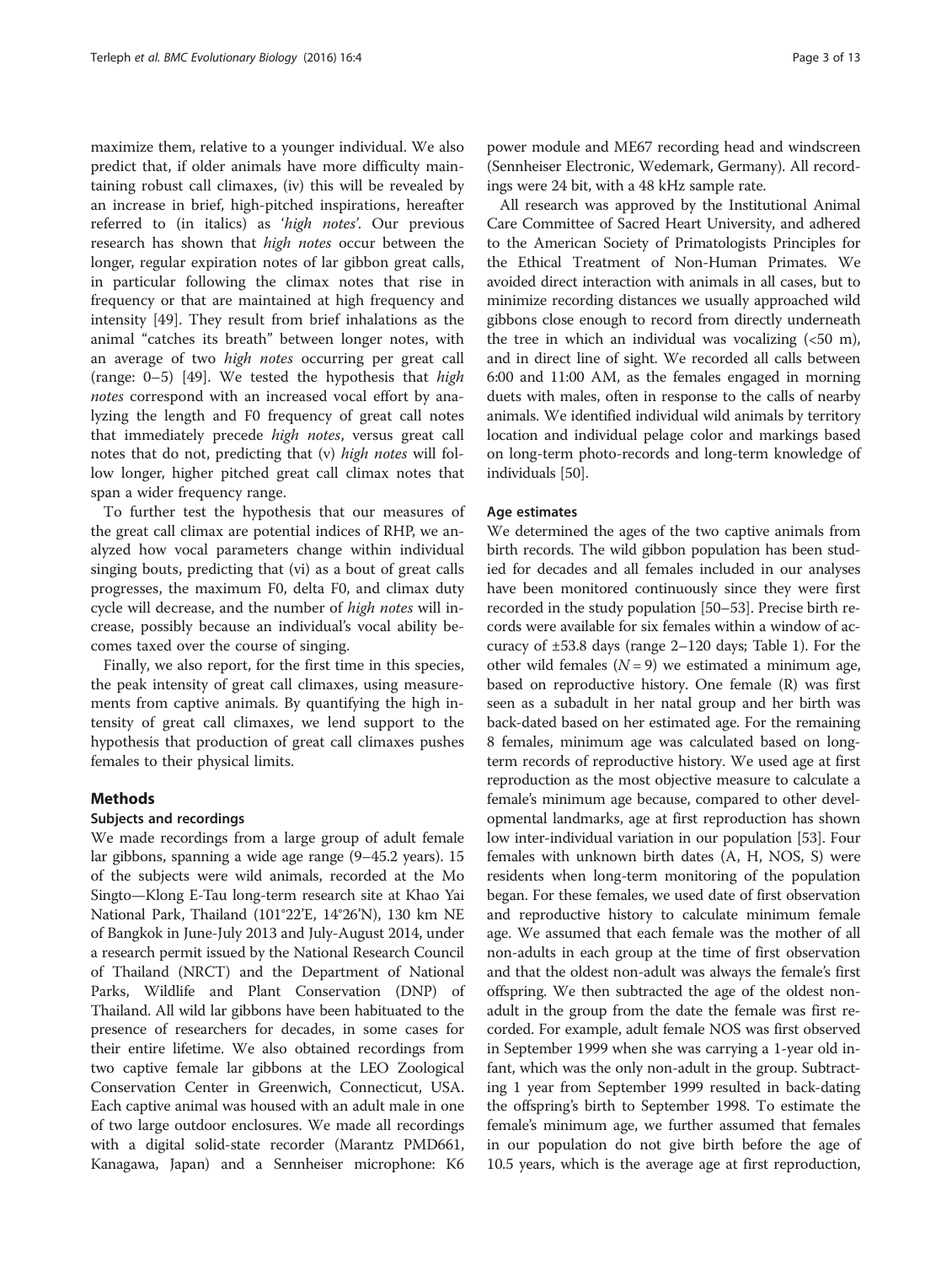<span id="page-4-0"></span>Table 1 Ages of all females studied

| Female          | Age at first vocal recording<br>(years/months) | Window of accuracy<br>(days) |
|-----------------|------------------------------------------------|------------------------------|
|                 | Females with known birth date ( $N = 8$ )      |                              |
| т               | 27/6                                           | ±120                         |
| So <sup>a</sup> | 25/9                                           |                              |
| G               | 23/7                                           | ±90                          |
| N               | 17/7                                           | ±60                          |
| M               | 16/8                                           | ±2                           |
| J               | 15/0                                           | ±30                          |
| W               | 11/5                                           | ±21                          |
| $Te^a$          | 9/0                                            |                              |
|                 | Females with estimated birth date ( $N = 9$ )  |                              |
| A               | 45/2                                           |                              |
| S               | 38/2                                           |                              |
| н               | 34/3                                           |                              |
| R               | 29/5                                           |                              |
| <b>NOS</b>      | 25/3                                           |                              |
| D               | 16/3                                           |                              |
| E               | 13/5                                           |                              |
| C               | 11/7                                           |                              |
| <b>BD</b>       | 10/2                                           |                              |

 $^{\text{a}}$ denotes a captive female. The names and ages of young females ( $<$  the median Age of 17 years and 7 months) are indicated by italics. The names and ages of old females are in bold

based on long-term demographic records [[53](#page-12-0)]. Subtracting 10.5 years from the female's assumed date of first reproduction then gave a minimum birth estimate for the female herself. In the case of adult female NOS, subtracting 10.5 years from September 1998 indicated that the female was born not later than March 1988. Thus, when we recorded her song in June 2013 she was at least 25 years 3 months old (Table 1). For a second group of young females  $(N = 4)$ , for whom we could not know birth dates (BD, C, D, E) because they immigrated into the study population as adults, we likewise based age estimates on first reproduction by subtracting 10.5 years from the time of these females' recorded first parturition (Table 1).

Our method of calculating female age based on first parturition potentially underestimates the age of these 4 animals, if individuals had a birth prior to their natal dispersal and/or before their emigration into the study population. However, secondary female dispersal has not yet been observed in the Khao Yai white-handed gibbon population and our approach to calculate female ages was conservative as it resulted in minimum ages. Moreover, a margin of error of only a few years is unlikely to be consequential, particularly for the purpose of grouping animals into the broad categories of young and old, given the long lifespan of the species and the broad range of ages sampled. The maximum lifespan of captive Hylobates has been reported to be 35.6 years [[54](#page-12-0)], but this is an underestimate, as two of the wild subjects in our study exceeded that age, at 38.2 and 45.2 years, and a captive gibbon (H. muelleri) has been reported to have lived 60 years [\[55](#page-12-0)].

### Measurement parameters

We converted all recordings of great call climaxes into spectrograms (Window type: Hann, FFT size: 512 hz, frame overlap: 50 %), using Raven Pro 1.5 Sound Analysis Software (Cornell Lab of Ornithology Bioacoustics Research Program, Ithaca, New York), and made measurements from the spectrograms. The amplitude and frequency of the lar gibbon's great call climax rises and falls over multiple notes [[42](#page-12-0), [49](#page-12-0)]; we defined it as consisting of three notes: the expiration note that reaches the highest frequency of the great call, and the notes that immediately precede and follow it (Fig. [1](#page-5-0)). We measured frequency and temporal parameters from 230 great calls (mean: 13.5 calls per animal; range: 2–27). The frequency measures were maximum and range (delta) of F0 frequency for the highest note of each climax, as well as the lowest F0 frequency of the great call climax. The temporal measure was the duty cycle of each climax, and was calculated as the total duration of the three notes in a climax (signal) divided by the signal plus the sum of the inter-note intervals that followed each climax note. A larger duty cycle thus represents longer climax note output relative to the breaks between notes. We also compared the total number of high notes (rapid inspirations) per call, across all animals.

In addition, we combined the measures described above to create an index of call quality for each animal, to obtain a single measure that could be compared across all ages. We created the index by ranking animals, from 1 to 17 ( $n = 17$  animals), in each of the first three measurement parameters (delta F0, maximum F0 and duty cycle). The lowest rank for a given measure, a rank of 1, was thus assigned to the animal that had the smallest value of that measure, and a rank of 17 (or the highest rank) to the animal with the highest value. Consistent with our predictions, high note production was ranked in the reverse order, so that the lowest ranked animal produced the greatest average number of high notes per call. All four ranking positions were then averaged for each animal, to produce its individual ranking index.

Two age groups were compared, using separate between-subject t-tests (two tails), to test the hypothesis that broadly differing age classes are distinguishable, even if more precise ages cannot always be predicted based on call characteristics. Too few subjects were available to divide the sample further. Thus, all animals below the median age of 17.6 years were categorized as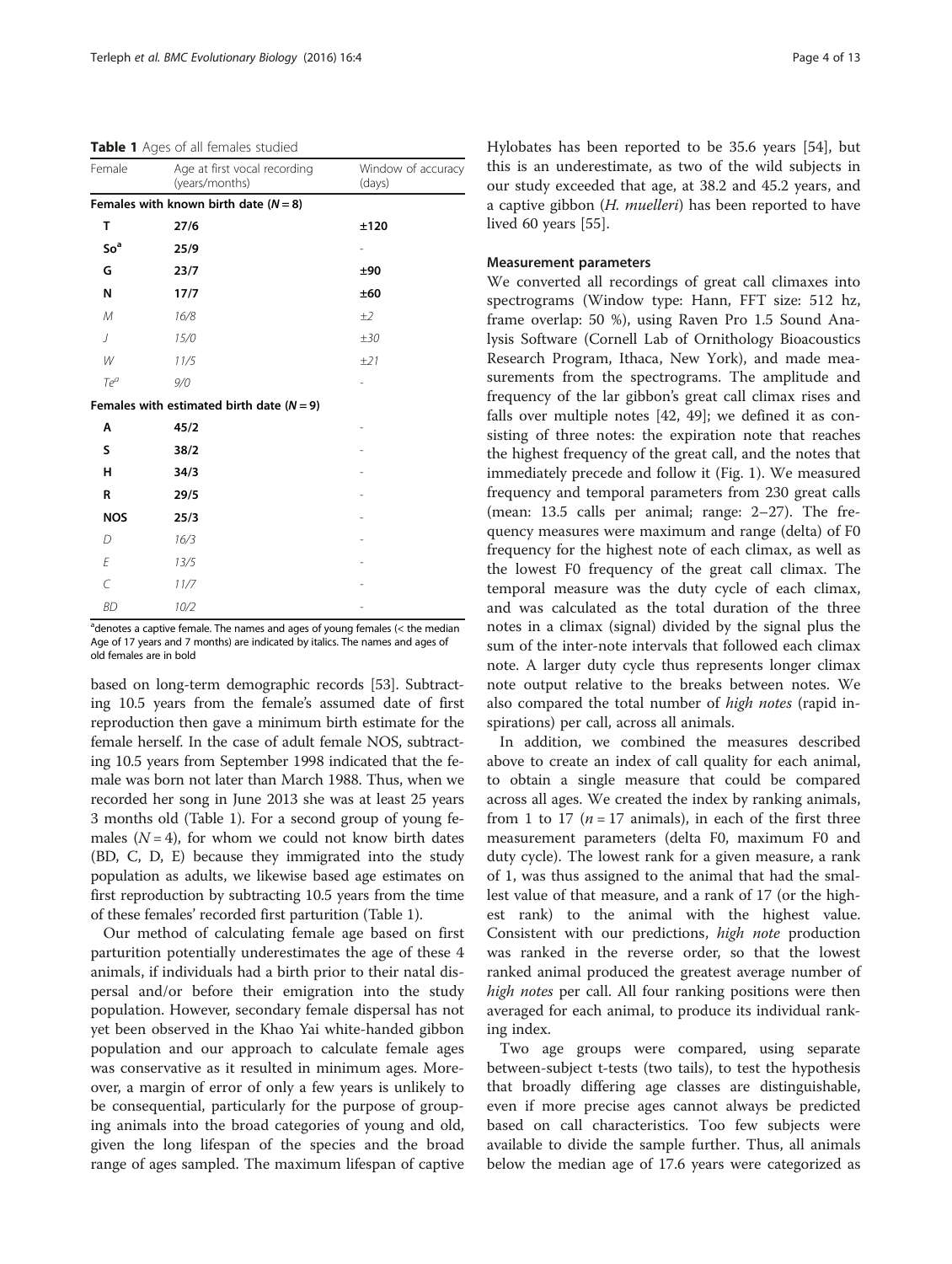<span id="page-5-0"></span>

young adults ( $n = 8$ , mean age: 12.9 years, range: 9– 16.7 years), and all others as old adults ( $n = 9$ , mean age: 29.6 years, range: 17.6–45.2 years) (Table [1\)](#page-4-0). For each of the measures we first calculated within-animal means, and then compared these means across all 17 animals. We corrected for multiple t-tests using the method described by Benjamini and Hochberg [[56\]](#page-12-0), which adjusted the P level of significance from 0.05 to 0.0375. In order to explore the overall relationships between age and the call parameters across the entire population, we also made separate regressions for each measurement parameter, as a function of caller age.

In order to determine how often great calls can be accurately assigned to either the young adult or old adult age groups, we also used the call parameters in a nested, permuted discriminant function analysis (pDFA) [\[57](#page-12-0)]. We conducted the pDFA using a function written in R [[58\]](#page-12-0) by R. Mundry, and based on the function Ida of the R package MASS [\[59](#page-12-0)]. Delta F0 was omitted as a classification parameter for this analysis, as it was highly correlated with the maximum F0 frequency measure. Three animals (D, E and G) were also excluded from the analysis because their call sample sizes were too small (2–3 calls). The remaining 14 animals had a mean of  $15.9 \pm$ 1.8 great calls per animal (range: 6–27).

In order to test the hypothesis that high notes correspond with an increase in vocal effort, we used separate paired T-tests to compare the delta F0, maximum F0, and the note duration of climax notes, depending on whether or not they were followed by a high note. We predicted that when a female exaggerates a climax note by increasing these parameters, it will require her to produce a rapid inspiration (high note), and thus high notes will follow longer notes that span a wider frequency range and reach a higher pitch.

The results of our comparison of song parameters by age allowed us to predict that these parameters would change over the course of song bouts, within individuals. We were able to record bouts containing  $\geq 8$  great calls from seven females, all from the wild population (mean: 9.9 calls per bout; range: 8–12, mean bout length 32.8 min, range 12–54 min). Two animals produced two bouts each; for each of these animals, we averaged the note parameters from each of their bouts and used those averages to represent that animal in subsequent comparisons. We calculated the mean delta F0, maximum F0, climax duty cycle and number of high notes per great call from each animal's bout. Since bouts differed in the number of great calls produced, in order to generate regressions that compared measurement parameters over the course of bouts, we plotted each parameter over the last 7 great calls of a given bout, as a percentage of the average value obtained from the calls that preceded these 7 calls, at the start of the bout  $(n = 1-5$  great calls, depending on the number of calls in a given bout). We also compared parameters obtained from the first four and last four great calls of bouts, predicting that delta F0, maximum F0, and duty cycle would be decreased, and *high note* production increased from early to late in bouts. We used matched-sample, two-tailed t-tests to compare the early versus late bout parameters.

### Intensity measures

We recorded the peak intensity (dB SPL, A scale, 125 ms 'fast' time weighting) of great call climaxes from the two captive animals (ages 9.0 and 25.9 years) in their outdoor enclosures, each housed with an adult male. We obtained dB measures with an SPL meter (Checkmate CM-150, Galaxy Audio, Wichita, KS) with a built in  $\frac{1}{2}$ inch electret condenser microphone and a windscreen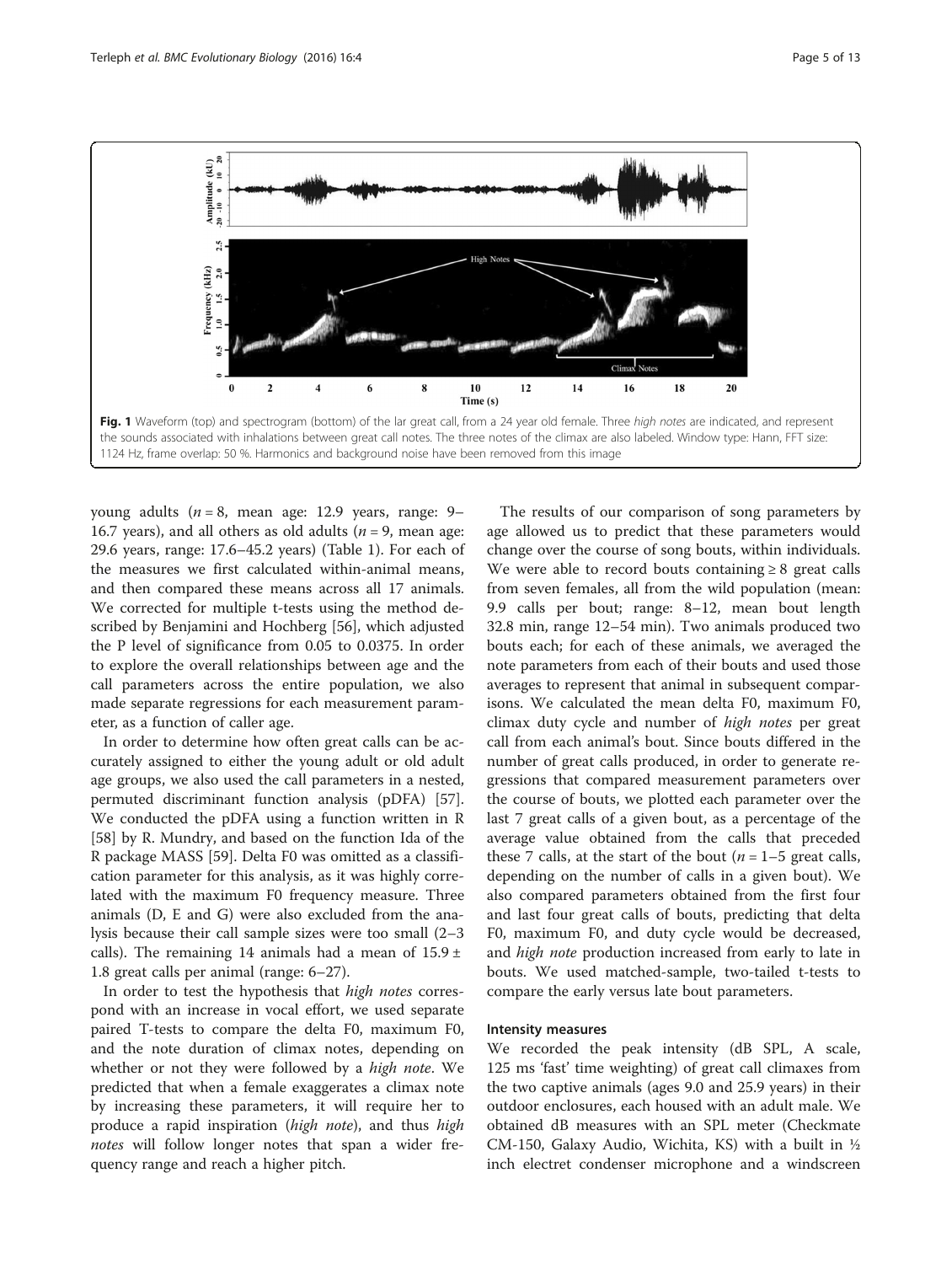(frequency range 31.5Hz-8KHz, measuring level range 30-130 dB, accuracy ±1.5 dB), and only collected data when the animals were oriented towards the microphone. Animals were separated from the microphone by wire mesh, all calls were produced and recorded from heights of over 2 m, and no major sound reflective structures were in the vicinity of the recording site, so the data are essentially free-field. As subjects were free to move within their enclosures, we had to measure from a range of distances, between 2.7 and 6.1 m. In order to control for amplitude differences due to the effect of spherical spreading, the dB of all calls obtained from distances greater than the nearest (2.7 m) call were adjusted to that distance standard by applying the inverse distance law. In order to calculate the mean dB of all peak call notes for a given individual, each dB measure was converted to intensity, these intensity measures were then averaged, and that average was then converted back into an average dB measure. Peak call amplitudes were compared between the two animals with a two-tailed between-subjects t-test.

## Results

## Age and great call climaxes

The differences in call parameters between the two age groups, which we describe in this section, are summarized in Fig. 2. Young adult females had a larger delta F0 (mean  $802 \pm 84$  Hz, range 569 – 1206) than old females (mean 586  $\pm$  31 Hz, range 416 – 692, T (15) = 2.70,  $p = 0.031$ ). Similarly, a significant inverse relationship  $(r = -0.484)$ existed between delta F0 of the peak climax note and caller age (F  $(1, 15) = 4.58$ ;  $p = 0.049$ ). Young adults also produced significantly higher maximum F0 frequencies (mean  $1599 \pm 57$  Hz, range  $1387 - 1788$ ) than old adults (mean  $1441 \pm 23$  Hz, range  $1329 - 1546$ , T  $(15) =$ 2.88,  $p = 0.02$ ), but an inverse relationship ( $r = -0.474$ ) between the maximum F0 of great call climaxes and caller age barely failed to reach statistical significance  $(F (1, 15) = 3.99; p = 0.06).$ 

The maximum F0 effects described above may be due to a general lowering of voice in older females, rather than solely due to a failure to reach higher pitch in the peak notes. Lowering of voice has been identified in other female primates, as a correlate of increased body size [[60](#page-12-0)], but it is not known if gibbons increase in size throughout adulthood. In order to investigate the possibility that overall F0 decreased with age, we also measured the lowest F0 frequency of the climax, but found no difference between the age groups. The lowest F0 frequency was  $528 \pm 7$  Hz for the young adult group and 531 ± 10 Hz for the older females (T  $(15) = 0.20$ ,  $p = 0.84$ ). Similarly, there was no correlation between this measure and caller age, across the entire population  $(r = 0.006)$  $(F (1, 15) = 0.001; p = 0.98)$ . Based on this result, it is

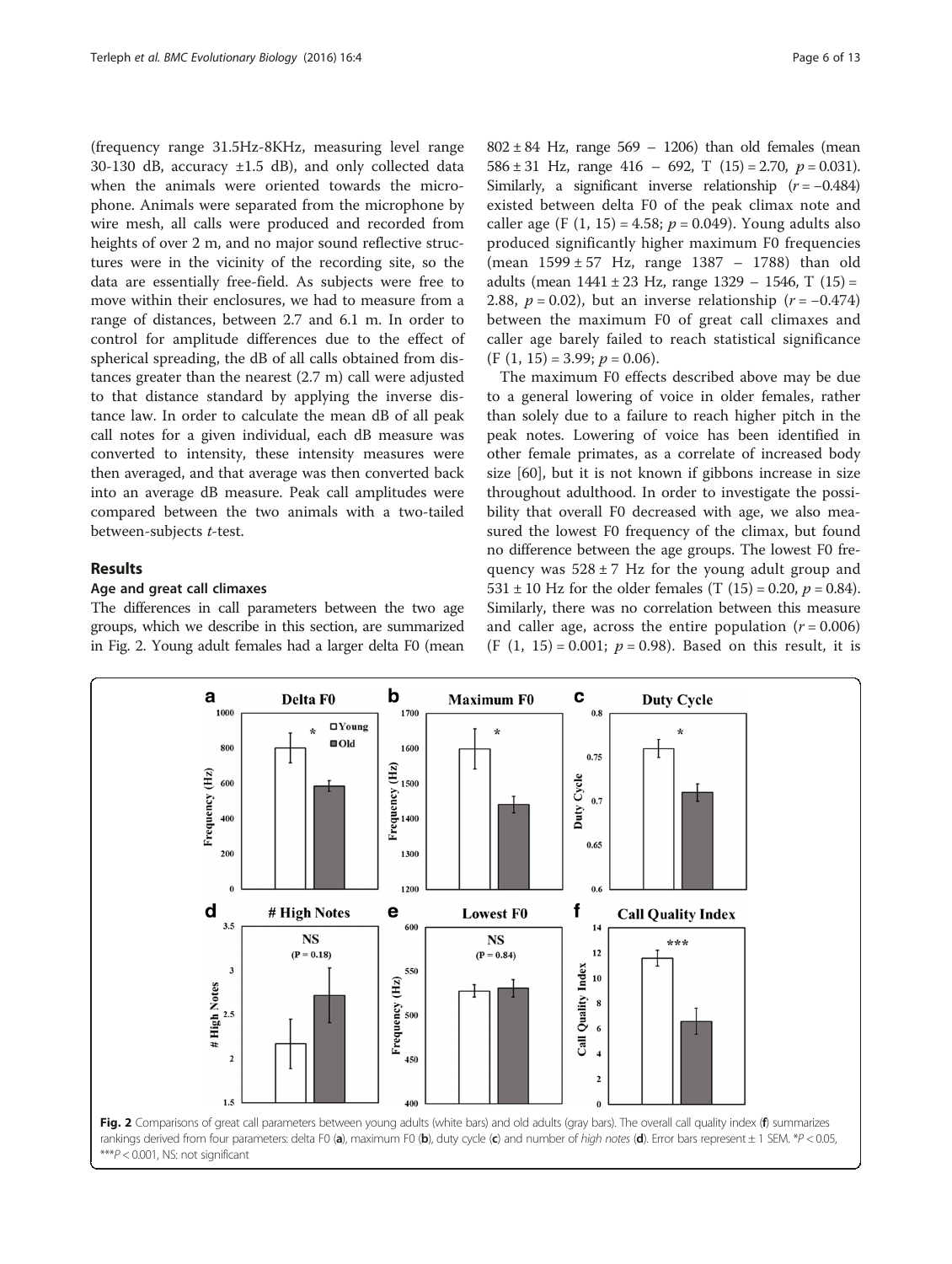unlikely that the lower maximum F0 of old females was related to a general lowering of voice with increasing age, but rather to a failure to produce high climaxes.

Great call climaxes from young adult females had a higher duty cycle (mean  $0.76 \pm 0.01$ , range  $0.73 - 0.81$ ) than those of old females (mean  $0.71 \pm 0.01$ , range  $0.66$  – 0.79) (T (15) = 2.98,  $p = 0.01$ ), meaning that young females had a longer duration of notes relative to the intervals between them. The overall negative correlation  $(r = -0.425)$ across the entire population, however, barely failed to reach significance (F  $(1, 15) = 3.32; p = 0.09$ ).

In contrast to the F0 and duty cycle measures, where young females were expected to show higher performance, old females were predicted to produce more high notes. Since high note averages were derived from count data, we confirmed that our high note data were normally distributed before we analyzed them, by performing a Shapiro-Wilk W Test  $(W = 0.95, p = 0.47)$ . Although a trend for young females to produce fewer high notes than old females existed, it was not significant. The mean rate of high note production by young adult females was  $2.17 \pm 0.28$  and that of the old females was  $2.72 \pm 0.31$  (T (15) = 1.38,  $p = 0.18$ ). We also did not find a significant correlation between age and the number of *high notes* produced per great call  $(r = 0.36)$  $(F (1, 15) = 2.19; p = 0.16).$ 

The overall call quality index, a summary of the call features described above, differed between the young (mean  $11.6 \pm 0.63$ , range  $8.5 - 13.75$ ) and old females (mean 6.6  $\pm$  1.03, range 2 – 11): T (15) = 4.25, p < 0.001. The call quality index rankings also showed a negative correlation (r =  $-$  0.68) with caller age (F (1, 15) = 13.3; p = 0.002), Fig. 3. The permuted discriminant function analysis, used to discriminate great calls by age group, correctly classified the calls into their respective age group at a rate significantly greater than chance (62.4 %,  $p = 0.022$ ).



on rankings within the population in regards to four characteristics of the female great call: The maximum F0 frequency of the climax, the delta F0 frequency of the climax, the duty cycle of the climax, and the number of high notes produced

# High note inspirations follow longer climax notes that span a wider frequency

Within individuals, climax notes that were followed by high *notes* were longer (mean:  $1833 \pm 108$ , range:  $1520 -$ 2923 ms) than those not followed by high notes (mean:  $1506 \pm 67$ , range  $1050 - 1819$  ms)  $(T (16) = 3.5, p = 0.003)$ (Fig. [4a](#page-8-0)). In addition, when followed by high notes, climax notes had a higher maximum F0 frequency: (mean: 1388 ± 43, range: 1128 – 1757 Hz, versus: 957 ± 36, range: 749 – 1207 Hz) (T  $(16) = 9.7$ ,  $p < 0.0001$ ) (Fig. [4b\)](#page-8-0), as well as a higher delta F0 (mean: 593 ± 47, range: 323 – 1206 Hz, versus:  $247 \pm 19$ , range:  $146 - 386$  Hz) (T  $(16) = 7.68$ ,  $p < 0.0001$ ) (Fig. [4c\)](#page-8-0).

Because high notes are produced by inspiration and more often follow longer expiration climax notes of higher maximum F0 and delta F0, high notes may reflect a greater effort invested in producing the note that precedes them. High notes may be produced involuntarily, as a female rapidly inhales to refill lungs that were depleted by the preceding note. Thus, the production of high notes potentially indicates that a female is having difficulty producing a high quality climax, and that females with waning stamina may be forced to produce more *high notes* during a song bout.

#### Climaxes change within song bouts

Maximum F0 decreased over the course of song bouts  $(r = -0.78)$  (F (1, 6) = 9.3; p = 0.023). Mean maximum F0 at the beginning of bouts was  $1488 \pm 66$  Hz, and at the end  $1430 \pm 67$  Hz. (T  $(6) = 2.79$ ,  $p = 0.032$ ). This frequency decrease across bouts is consistent with the notion that the production of high frequency call climaxes may be difficult to sustain. A trend of decreasing delta F0 over the course of song bouts barely failed to reach significance,  $(r = -0.69)$  (F  $(1, 6) = 5.5; p = 0.057$ ), and mean delta F0 did not significantly differ between the beginning  $(640 \pm 118 \text{ Hz})$  and the end  $(566 \pm 74 \text{ Hz})$  of bouts: (T (6) = 1.13,  $p = 0.30$ ). A trend of increasing high *note* production from the beginning  $(1.63 \pm 0.32)$  to the end of bouts barely failed to reach statistical significance  $(1.84 \pm 0.3)$  (T  $(6) = 2.12$ ,  $p = 0.078$ ), and the overall trend over the course of the entire bouts  $(r = 0.66)$  was also not significant (F  $(1, 6) = 4.7$ ;  $p = 0.074$ ). We did not find a significant trend in duty cycle change over the course of bouts  $(r = 0.13)$  (F  $(1, 6) = 0.11$ ;  $p = 0.11$ ). Duty cycle was  $0.679 \pm 0.04$  at the beginning of bouts, and  $0.683 \pm 0.04$ 0.04 at the end (T  $(6) = 0.39$ ,  $p = 0.70$ ). Extended great call bouts thus result in a decrease in maximum F0, but not in robust changes to the other call parameters.

#### Climaxes can exceed 100 dB

We also measured the intensity of great call climaxes. Each of the two captive animals from whom call intensity was measured was capable of producing climax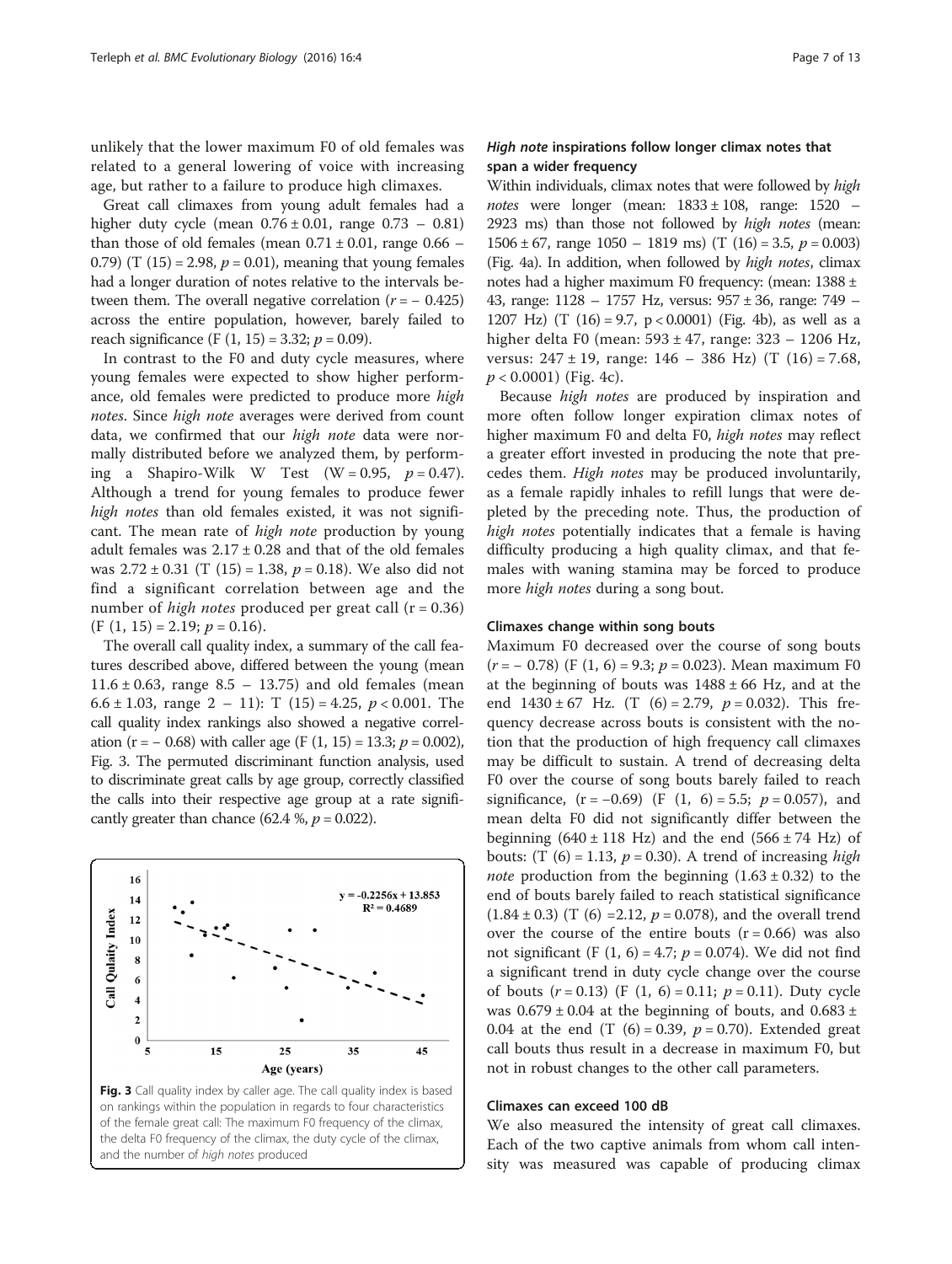<span id="page-8-0"></span>

notes in excess of 100 dB SPL at 2.7 m. The younger animal's peak call intensity (mean = 105.3 dB, range 101.4- 106.9 dB,  $n = 3$ ) was higher than that of the older female (mean = 98.5 dB, range 80.3-103.5 dB,  $n = 11$ ): t (12) = 2.2,  $p = 0.047$ ), demonstrating that maximum call amplitude can differ between individuals. Whether or not such differences are associated with age will require analysis of a significantly larger sample. This finding reveals that the amplitude of lar gibbons' great calls is comparable to vocalizations that are known for their high intensity from other species, such as the Mantled howling monkey (*Alouatta palliata*) calls: >90 dB at 5 m [\[61](#page-12-0)], or the roars of lions (*Panthera leo*): approximately 114 dB at 1 m [\[62](#page-12-0)].

# Discussion

Our study is the first to demonstrate the effect of age on the production of gibbon great calls. The great call is arguably the most significant vocalization in the female gibbon's vocal repertoire, in part due to its long-range propagation. If the differences in the call parameters that we measured correlate with physical condition, then young females may be capable of signaling high RHP to potential rivals. These hypotheses have not yet been fully tested, but our interpretation is compatible with field observations of female-female replacement, because among the females of known ages that have been observed to date, only young females have replaced old females, and not *vice versa*  $(N = 3; [53])$  $(N = 3; [53])$  $(N = 3; [53])$ . Here we have analyzed cross-sectional data of vocalizations from multiple individuals, but in order to provide a more reliable estimation of long-term within-individual variation, a longitudinal study involving data collected at different ages from the same individuals would be needed. Cross-sectional studies run the risk of being biased by differential mortality [\[63\]](#page-12-0), but that is not likely to be the case for the species we studied, which is very long-lived, with low adult mortality.

Within-bout changes to the climax of the territorial great call and measures of the high intensity of climaxes support the hypothesis that these vocalizations are produced at the limit of callers' vocal abilities, and thus may indicate a caller's condition or stamina. We do not yet know if this is the case, and further testing of this hypothesis would be technically challenging. Appropriate tests would require experiments that directly measure individual physical condition and relate it to our great call measures, in addition to field data showing that great calls predict, for example, territory size, quality, length of tenure on a territory, or lifetime reproductive success. Nevertheless, additional characteristics of the great call climax, and the contexts in which it occurs, are in line with the hypothesis. Climaxes have been described as "penetrating and unmusical" [[40](#page-12-0)], and, unlike the other notes of the species' repertoire, often contain multiple harmonics and rapid jumps in pitch, unstable and noisy qualities that correspond with the chaotic vocal-fold vibration that typically occurs when a mammal's vocal folds are taxed by reaching their amplitude and/or frequency limit [\[64](#page-12-0), [65](#page-12-0)]. Great calls also often fail to reach full pitch on the climax [[40](#page-12-0)], climax notes are sometimes 'left out' while the preceding rising and following falling notes are still produced (pers. observ.), and when calls are occasionally stalled or entirely aborted, it is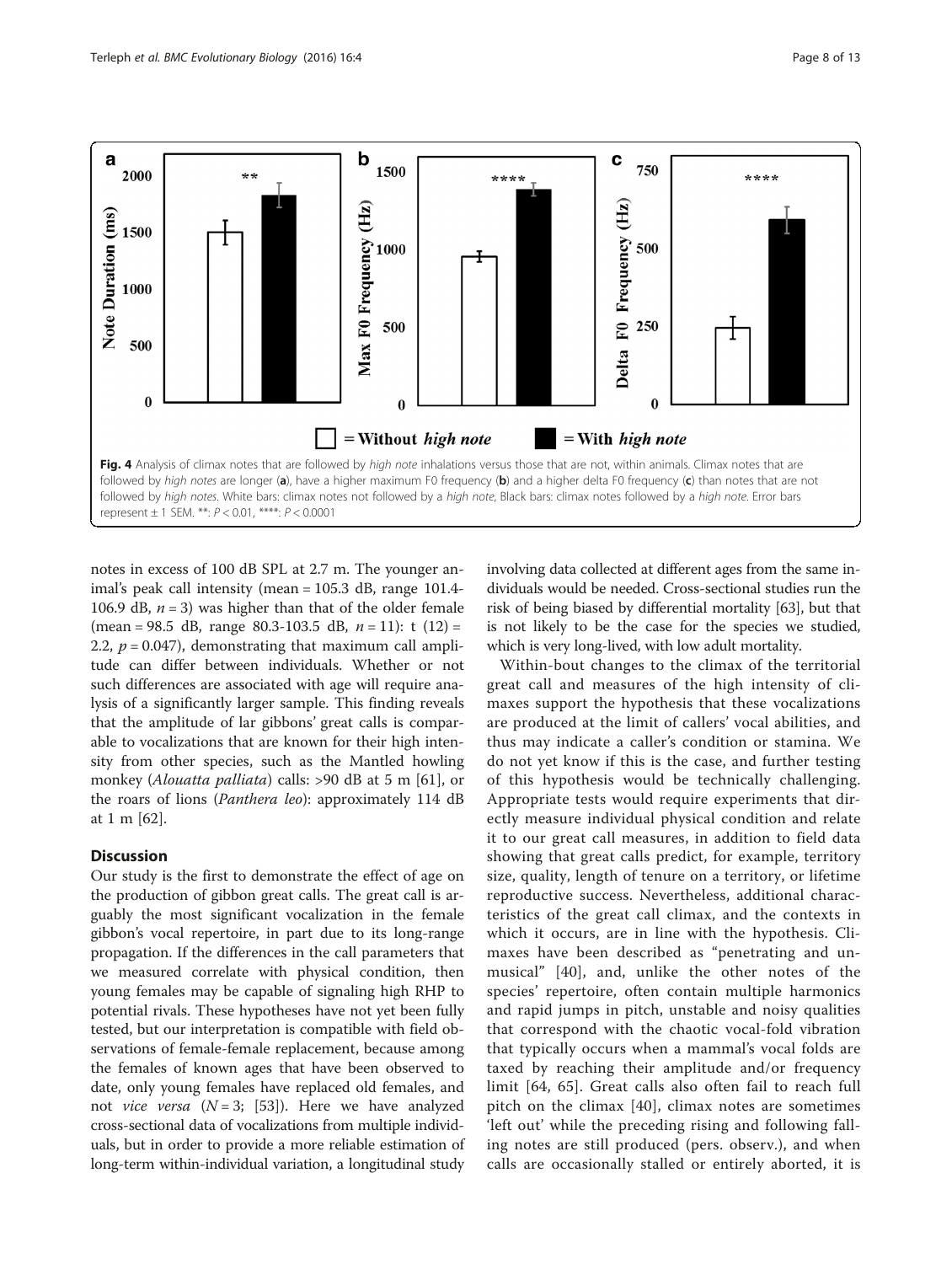typically just before the climax [[38\]](#page-12-0), further suggesting that the climax is the most difficult part of the call to produce. It is also noteworthy that, during development, young adolescent and subadult lar females may practice great calls in temporal synchrony with their mother's calling, yet usually do not produce the climax portion of the call until they are fully mature or, more often, until they sing independently of their mother [\[66, 67](#page-12-0)].

The great call differences by age that we have documented could reflect differences in caller motivation rather than physical ability, what game theoretical models describe as 'aggressiveness signaling' [[68\]](#page-12-0). For example, older adult females may produce softer, lower-pitched climaxes to avoid conflicts with neighbors, and not because they are incapable of producing more robust calls. Alternatively, younger adults may be more motivated to call because they have more recently acquired a territory and thus may have more to lose than an older individual who has been a long-time resident. Territory ownership is critical for female reproduction, because over the approximately three decades that the population analyzed here has been monitored, no female has successfully reproduced who was not a resident on a territory. Our findings, however, suggest that it may not be the case that the age differences in call climaxes that we have found are related to motivation. High note inhalations likely correlate with caller effort because they follow climax notes, the loudest notes that female lar gibbons produce [\[49](#page-12-0)], and as we have shown here, when an individual produces a high note, it follows a climax note of higher average frequency, higher delta F0 and longer duration. Thus, since both young and old animals produced a similar number of high notes in their great call climaxes, they likely exert a similar effort to produce them. If the effort exerted in call production remains high throughout life, then the differences we have measured in other call parameters are more likely to be attributable to age-related physiological decline than to motivation. Similarly, high notes could potentially maintain a signal's honesty throughout life and even within bouts, if attempts to exaggerate a climax result in the production of more of these notes, thus revealing to listeners the difficulties an individual of comparatively lower quality may have producing a climax. Playback studies would be an effective method of testing the functional significance of high notes.

If the great call climax contains cues that make it an honest index of a caller's physical condition, this does not guarantee that other animals attend to such cues, or that they are even capable of detecting the differences that we describe. It is theoretically possible that evolutionary constraints have acted to enforce honest call climaxes, but in the absence of selection specifically for honesty [\[24\]](#page-11-0). However, as loud territorial calls that

correlate with RHP have been shown to influence conspecific behavior in multiple taxa [\[8](#page-11-0)–[10](#page-11-0), [28](#page-11-0)–[30\]](#page-11-0), and because there is strong competition between gibbon females for possession of a territory [[41\]](#page-12-0), which was likely the ultimate reason for hylobatids living in pairs [[69, 70\]](#page-12-0), it is reasonable to expect that an evolutionary pressure existed for female calls to signal RHP. The current study did not test whether listeners can detect and differentially respond to the great call features that we have quantified, for which the most appropriate test would be to measure responses to great calls in playback experiments. Field observations do, however, suggest that other animals attend to the climax. The female's mate usually ceases calling until just after the great call climax [[71](#page-12-0)], and neighboring animals also often pause their own duet singing until after the conclusion of another female's great call climax (pers. observ.). The fact that males stop their calling to listen to neighboring females' call climaxes further suggests that one possible function of the great call may be to advertise a female's condition to prospective mates outside of her current pair bond. This is in line with mounting evidence that lar gibbons employ a mixed reproductive strategy that includes females mating polyandrously, both within multi-male groups, with neighboring males from outside the group, and with floaters arriving from more distant locations [\[33](#page-12-0), [52](#page-12-0), [53\]](#page-12-0).

Psychophysical data on primate auditory perception suggest that the maximum F0 and delta F0 differences that we quantified here (the smallest being the change in maximum F0 frequency within bouts, at approximately 4 %) are large enough to be detectable by conspecific listeners. In general, auditory thresholds are similar across many primates [[72\]](#page-12-0), but still await measurement for gibbons. Macaques (Macaca fuscata and M. mulatta) can detect frequency changes of approximately 2–3 % for pure-tone stimuli below 2 kHz [[73, 74\]](#page-12-0). Frequency discrimination is similar for baboons [\[75](#page-12-0)], and even greater for humans [[73](#page-12-0)]. Hence, if lar gibbons show frequency sensitivity like that of other primates, the variation in maximum F0 and delta F0 that we report here between age groups and over the course of bouts should be detectable. Similarly, detecting the production of high notes is likely to be trivial for immediate neighbors, as human observers easily hear high notes from distances that are typical of encounters between neighboring animals [\[49](#page-12-0)]. But *high notes* should not be discriminable at greater distances, as they are of high frequency and low amplitude and therefore attenuate rapidly in a forest environment. If high note detection is only possible between immediate neighbors, then those neighbors may be able to discriminate calls more accurately than distant animals, who generally pose more of a threat to one's territory than an immediate neighbor [[76\]](#page-12-0). However, if high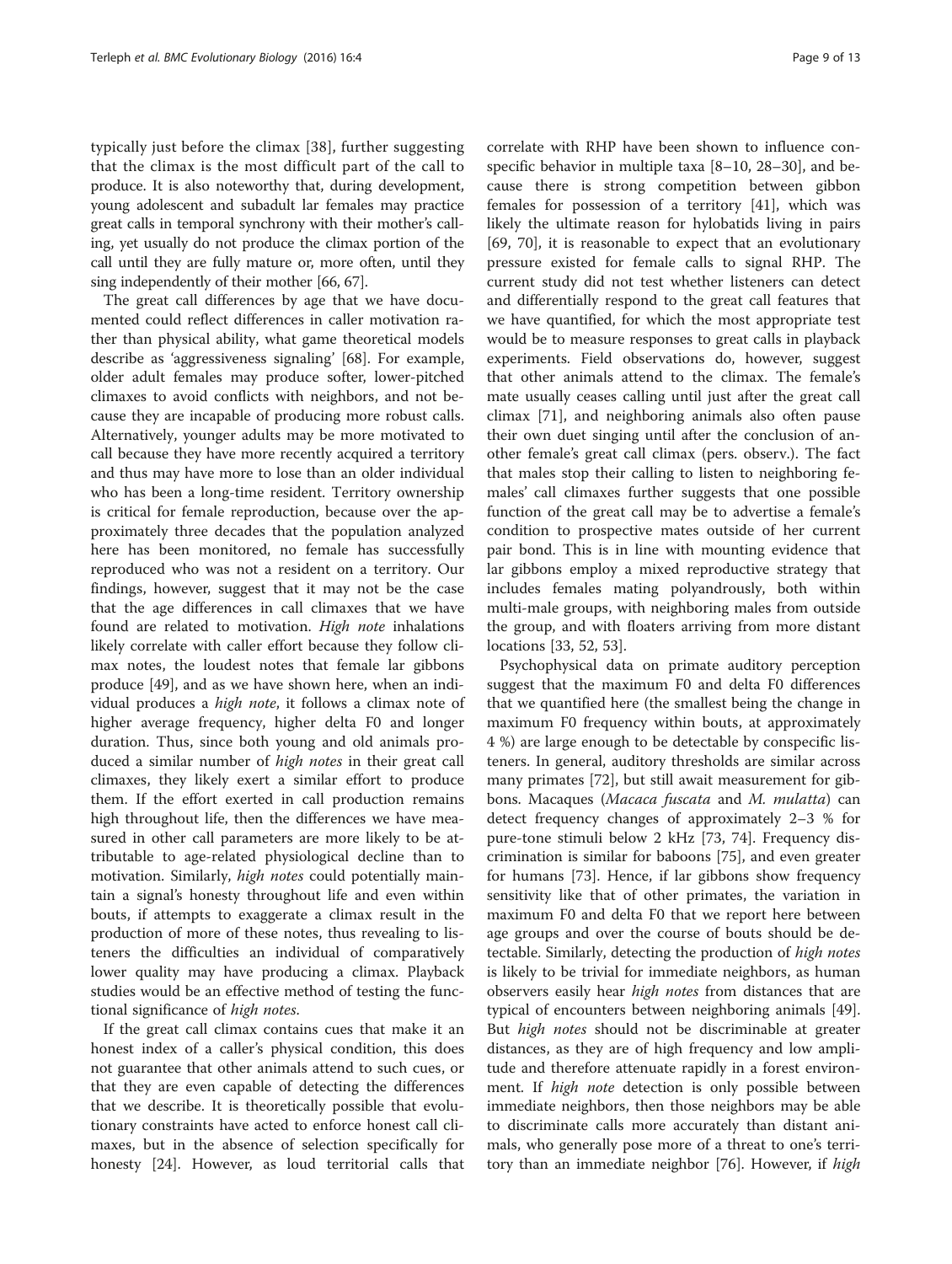notes are involuntarily produced from rapid inhalation when a female "catches her breath" after producing a robust climax note, then natural selection would likely act to minimize this potential cue of low RHP. More tests are needed to explore the significance of great call high notes, especially because we did not find age differences in their production.

Our measurements of peak call intensity were all obtained from the highest pitched expirations of the call climax, demonstrating that intensity and frequency are correlated in the great call, and likely interdependent. Similarly, a positive correlation between amplitude and F0 occurs in loud vocalizations from multiple taxa [[10](#page-11-0), [77, 78](#page-12-0)], and high F0 has been positively associated with social rank as well [[10\]](#page-11-0). As amplitude and F0 are often correlated, receivers could theoretically attend to either one, or both parameters. For lar gibbon great calls, however, maximum F0 is likely to be more reliably transmitted to receivers than intensity. This is because call intensity should vary much more than frequency, both between and within calls, as the caller is often changing her directional orientation. These changes are in fact typical during climaxes, when a female may perform acrobatic locomotor displays that include leaping between tree branches [[79\]](#page-12-0). Additional studies are needed to analyze the relationship between intensity and the spectral and temporal features of great calls. Of the up to 19 currently recognized gibbon species [\[80](#page-12-0)], call intensity has only been measured in one other species, the siamang (Symphalangus syn-dactylus) [[43](#page-12-0)]. The maximum intensity reported for siamang calls was between 95 to 113 dB SPL, but measurements were taken at varying distances that were not reported for each call, so a direct comparison to the lar female's peak call intensity, which we report here, is not possible.

Although many studies that analyze the temporal features of calls have measured note duration [\[10](#page-11-0), [13](#page-11-0), [81](#page-12-0)] or note rates [\[82, 83](#page-12-0)], we chose a more complex parameter, the duty cycle of call climaxes. We chose this as a potential correlate of caller age because selection does not seem to have favored either long note durations or enough notes to emphasize a rapid delivery rate in the lar gibbon call climax. In regard to note durations, in all gibbon species whose great calls have been analyzed, the climaxes are characterized by multiple notes of short duration, and this appears to be the ancestral condition for hylobatids [[48, 79\]](#page-12-0). Furthermore, lar gibbon climax notes are high-pitched and loud, features associated with a rapid emptying of the lungs and therefore not expected to correlate with a maximization of note duration, especially because the climax is spread over multiple notes. We also did not expect note rate to differ by age or across bouts because, relative to other gibbon species

[[48, 79\]](#page-12-0), the lar gibbon's call climax has only a few notes that are produced at a relatively low rate. In contrast, even if selection has not specifically favored long notes or a rapid delivery rate in lar great call climaxes, a high ratio of note to inter-note interval duration (duty cycle) is potentially an index of caller condition because it provides a single metric that summarizes the duration in which multiple loud, high pitched call notes can be sustained, relative to the time needed to refill the lungs between them. It is reasonable to assume that potential indices of caller condition like this, and others [[24\]](#page-11-0), can include integrals of multiple features, especially in the context of a complex, multi-component vocalization such as the great call. Furthermore, if gibbons attend to multiple features of their neighbor's calls, they may be able to assess age and thus potentially RHP with greater accuracy, as the overall call quality indices that we report here suggest.

Our within-bout results revealed a decrease in maximum F0, similar to the negative age-effect. But unlike the effect of age, no change in duty cycle was observed over the course of bouts. Overall, the within-bout changes that we observed support the notion that the production of great call climaxes with a high F0 cannot be sustained over prolonged bouts. Unfortunately, our within-bout sample contained too few callers to allow for age comparisons across extended bouts.

It is not known what specific proximate mechanisms are responsible for the age-related changes to vocal output that we report. Reproductive hormonal condition is one likely candidate. Although there is an association between androgen level and call qualities in male lar gibbons [[33](#page-12-0)], the effect of hormones on female great calls has not yet been studied, and is technically challenging as hormone levels fluctuate considerably across the menstrual cycle [[80\]](#page-12-0). Changes in female vocal quality are known to occur throughout life in humans, including during menstruation, pregnancy and menopause [[85,](#page-12-0) [86\]](#page-13-0), and estrogen deprivation associated with menopause changes the mucous membrane lining of the vocal tract which can lead to voice changes [\[23](#page-11-0)]. Hormonal state is also correlated with changes to the voice in yellow baboons (Papio cynocephalus cynocephalus) [[87\]](#page-13-0), and Barbary macaques (M. sylvanus) [[14](#page-11-0)].

Changes to the female voice, especially those mediated by sex steroid hormones, may influence mate choice by males. Barbary macaque males, for example, respond more strongly to female calls that signal an increased probability of conception [[14\]](#page-11-0), and in humans the female voice is rated as more attractive by men as the probability of conception increases [\[88\]](#page-13-0). Similar hormonallyinfluenced vocal cues may be of particular importance in gibbon signaling, as they have the potential to provide information to neighboring males when visual cues, such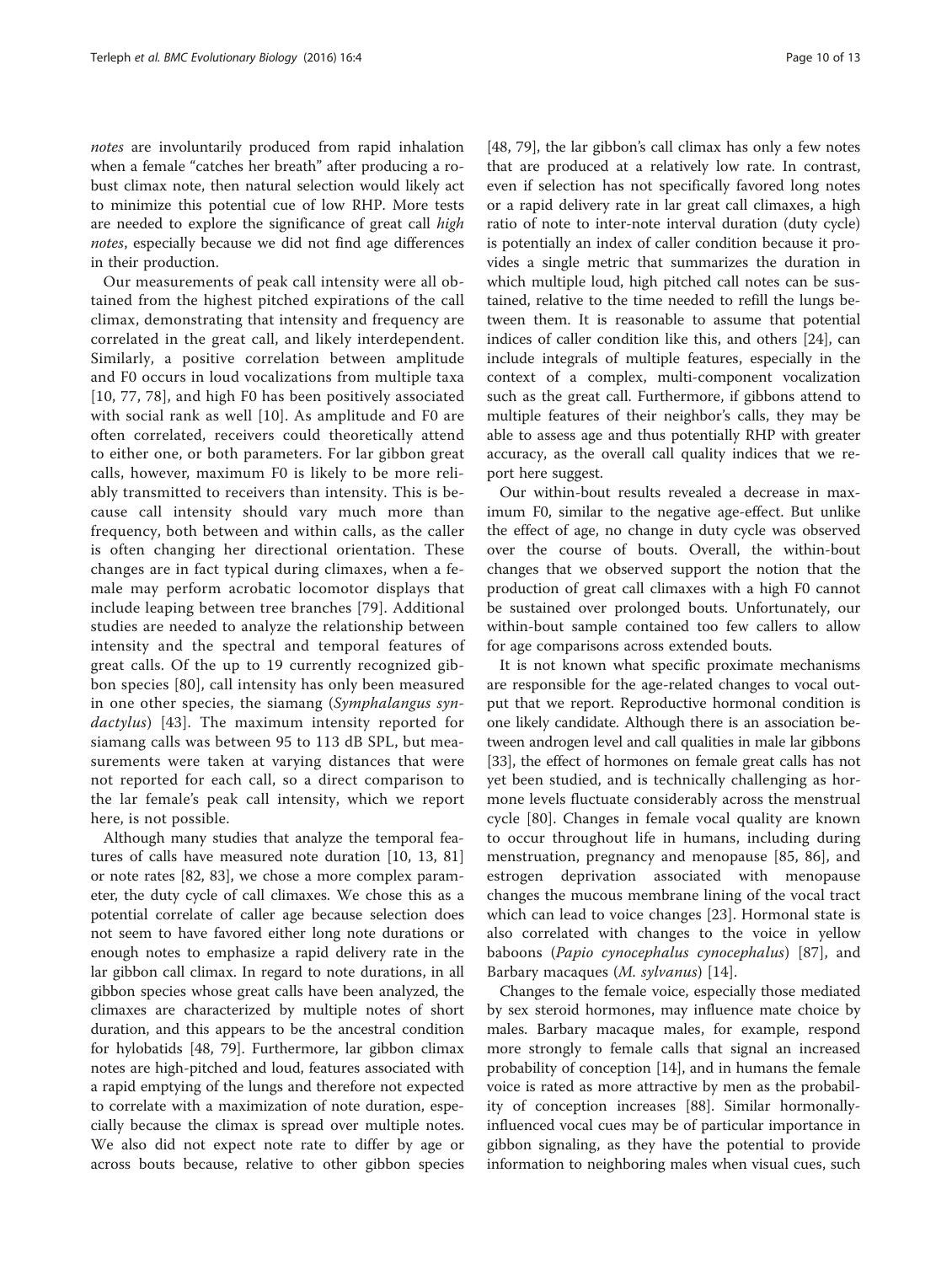<span id="page-11-0"></span>as sexual swellings, are difficult to assess. Lar gibbons produce only moderate sexual swellings [[84\]](#page-12-0), and inhabit dense forest environments that limit the effectiveness of visual signals. In contrast to visual signals, the great call climax is an effective long-range signal. Although whitehanded gibbons are primarily pair-living, long-term demographic data from Khao Yai show that females change a social partner several times over the reproductive life-span [[53](#page-12-0)]. Thus, selection may have promoted a long-range signal in lar gibbon females that could not only signal her RHP, but also might increase her attractiveness to males in the area, thereby increasing her own reproductive success.

# Conclusion

Here we have shown that a vocal signal, the great call climax of female lar gibbons, often exceeds 100 dB SPL at close range and shows declines in frequency with age and within bouts, as well as age-related declines in temporal characteristics. If the measures that we used are predictive of an animal's RHP, which is not yet known, then these findings suggest that the great call might serve as an index of caller condition in the context of female-female competition in territorial defense, and potentially also for attracting a mate(s). Further studies are needed to explore these possibilities.

#### Competing interests

The authors report no competing interests.

#### Authors' contributions

TT conceived and designed the study, collected data and drafted the manuscript. SM participated in study design and execution, and helped draft the manuscript. UR also conceived and designed the study, collected data and helped draft the manuscript. All authors read and approved the final manuscript.

#### Acknowledgements

Thanks to the National Research Council of Thailand for research permits, and the Department of the National Parks, Wildlife, and Plant Conservation for park permits. We also thank K. Homsud and K. Srinoppawan, Superintendents of Khao Yai National Park, Marcella Leone, Director of the LEO Zoological Conservation Center, and R. Mundry, for his assistance with the pDFA test.

#### Funding

Goldberg Research Grant, Nacey Maggioncalda Foundation and a URCG grant, Sacred Heart University to T. Terleph.

#### Author details

<sup>1</sup>Department of Biology, Sacred Heart University, 5151 Park Ave, Fairfield, CT 06825, USA. <sup>2</sup>National Primate Research Center of Thailand, Saraburi, Thailand. <sup>3</sup>Department of Biology, Faculty of Science, Chulalongkorn University, Bangkok, Thailand. <sup>4</sup> Department of Anthropology and Center for Ecology, Southern Illinois University Carbondale, Carbondale, Il, USA.

#### Received: 18 August 2015 Accepted: 21 December 2015 Published online: 05 January 2016

#### References

1. Vehrencamp SL. Handicap, index, and conventional signal elements of bird song. In: Espmark Y, Amundsen T, Rosenqvist G, editors. Animal Signals:

Signaling and Signal Design in Animal Communication. Trondheim: Tapir Publishers; 2000.

- 2. Maynard Smith J, Harper D, Animal Signals, Oxford: Oxford U Press: 2003.
- 3. Davies NB, Halliday TR. Deep croaks and fighting assessment in toads Bufo bufo. Nature. 1978;274:683–5.
- 4. Clutton-Brock TH, Albon SD. The roaring of red deer and the evolution of honest advertising. Behaviour. 1979;69:145–70.
- 5. Ryan MJ, Brenowitz EA. The role of body size, phylogeny, and ambient noise in the evolution of bird song. Am Nat. 1985;126:87–100.
- 6. Inoue M. Age gradations in vocalization and body weight in Japanese monkeys (Macaca fuscata). Folia Primatol. 1988;51:76–86.
- 7. Bee MA, Perrill SA, Owen PC. Size assessment in simulated territorial encounters between male green frogs (Rana clamitans). Behav Ecol Sociobiol. 1999;45:177–84.
- 8. Sanvito S, Galimberti F, Miller EH. Vocal signalling of male southern elephant seals is honest but imprecise Anim Behav. 2007;73:287–299.
- 9. Reby D, McComb K. Anatomical constraints generate honesty: acoustic cues to age and weight in the roars of red deer stags. Anim Behav. 2003;65:519–30.
- 10. Fischer J, Kitchen DM, Seyfarth RM, Cheney DL. Baboon loud calls advertise male quality: acoustic features and their relation to rank, age, and exhaustion. Behav Ecol Sociobiol. 2004;56:140–8.
- 11. Ey E, Hammerschmidt K, Seyfarth RM, Fischer J. Age-and sex-related variations in clear calls of Papio ursinus. Int J Primatol. 2007;28:947–60.
- 12. Vannoni E, McElligott AG. Low frequency groans indicate larger and more dominant fallow deer (Dama dama) males. PLoS One. 2008;3:e3113.
- 13. Erb WM, Hodges JK, Hammerschmidt K, Individual, contextual, and agerelated acoustic variation in simakobu (Simias concolor) loud calls. PLoS One. 2013;8(12):e83131.
- 14. Semple S, McComb K. Perception of female reproductive state from vocal cues in a mammal species. P Roy Soc Lond B Bio. 2000;267:707–12.
- 15. Langmore NE, Davies NB, Hatchwell BJ, Hartley IR. Female song attracts males in the alpine accentor Prunella collaris. P Roy Soc Lond B Bio. 1996;263:141–6.
- 16. Briffa M, Sneddon LU. Physiological constraints on contest behavior. Funct Ecol. 2007;21:627–37.
- 17. Ulijaszek SJ. Human energetic methods in biological anthropology. Yearb Phys Anthropol. 1992;35:215–42.
- 18. Hammerschmidt K, Freundstein T, Jurgens U. Vocal development in squirrel monkeys. Behaviour. 2001;138:1179–204.
- 19. Wahba WM. Influence of aging on lung function clinical significance of changes from age twenty. Anesth Analg. 1983;62:764–76.
- 20. Awan SN. The aging female voice: acoustic and respiratory data. Clin Linguist Phonet. 2006;20:171–80.
- 21. Quanjer PH, Stanojevic S, Cole TJ, Baur X, Hall GL, Culver BH, et al. Multiethnic reference values for spirometry for the 3–95-yr age range: the global lung function 2012 equations. Eur Respir J. 2012;40:1324–43.
- 22. Herring MJ, Avdalovic MV, Quesenberry CL, Putney LF, Tyler NK, Ventimiglia FF, et al. Accelerated structural decrements in the aging female rhesus macaque lung compared with males. Am J Physiol Lung Cell Mol Physiol. 2013;304:125–34.
- 23. Sataloff RT, Rosen DC, Hawkshaw M, Spiegel JR. The three ages of voice, the aging adult voice. J Voice. 1997;2:156–60.
- 24. Fitch WT, Hauser MD. Unpacking "honesty": vertebrate vocal production and the evolution of acoustic signals. In: Simmons A, Fay RR, Popper AN, editors. Acoustic Communications. New York: Springer; 2002. p. 65–137.
- 25. Titze IR, Riede TA. cervid vocal fold model suggests greater glottal efficiency in calling at high frequencies. PLoS Comput Biol. 2010;6:e1000897.
- 26. Titze I. On the relation between subglottal pressure and fundamental frequency in phonation. J Acoust Soc Am. 1989;85:901–6.
- Ritschard M, Riebel K, Brumm H. Female zebra finches prefer high amplitude song. Anim Behav. 2010;79:877–83.
- 28. Latimer W, Sippel M. Acoustic cues for female choice and male competition in Tettigonia cantans. Anim Behav. 1987;35:887–900.
- 29. Arak A. Female mate selection in the natterjack toad: active choice or passive attraction? Behav Ecol Sociobiol. 1988;22:317–27.
- 30. Castellano S, Rosso A, Laoretti F, Doglio S, Giacoma C. Call intensity and female preferences in the European green toad. Ethology. 2000;106:1129–41.
- 31. Reby D, Charlton BD, Locatelli Y, McComb K. Oestrous red deer hinds prefer male roars with higher fundamental frequencies. P Roy Soc Lond B Bio. 2010;277:2747–53.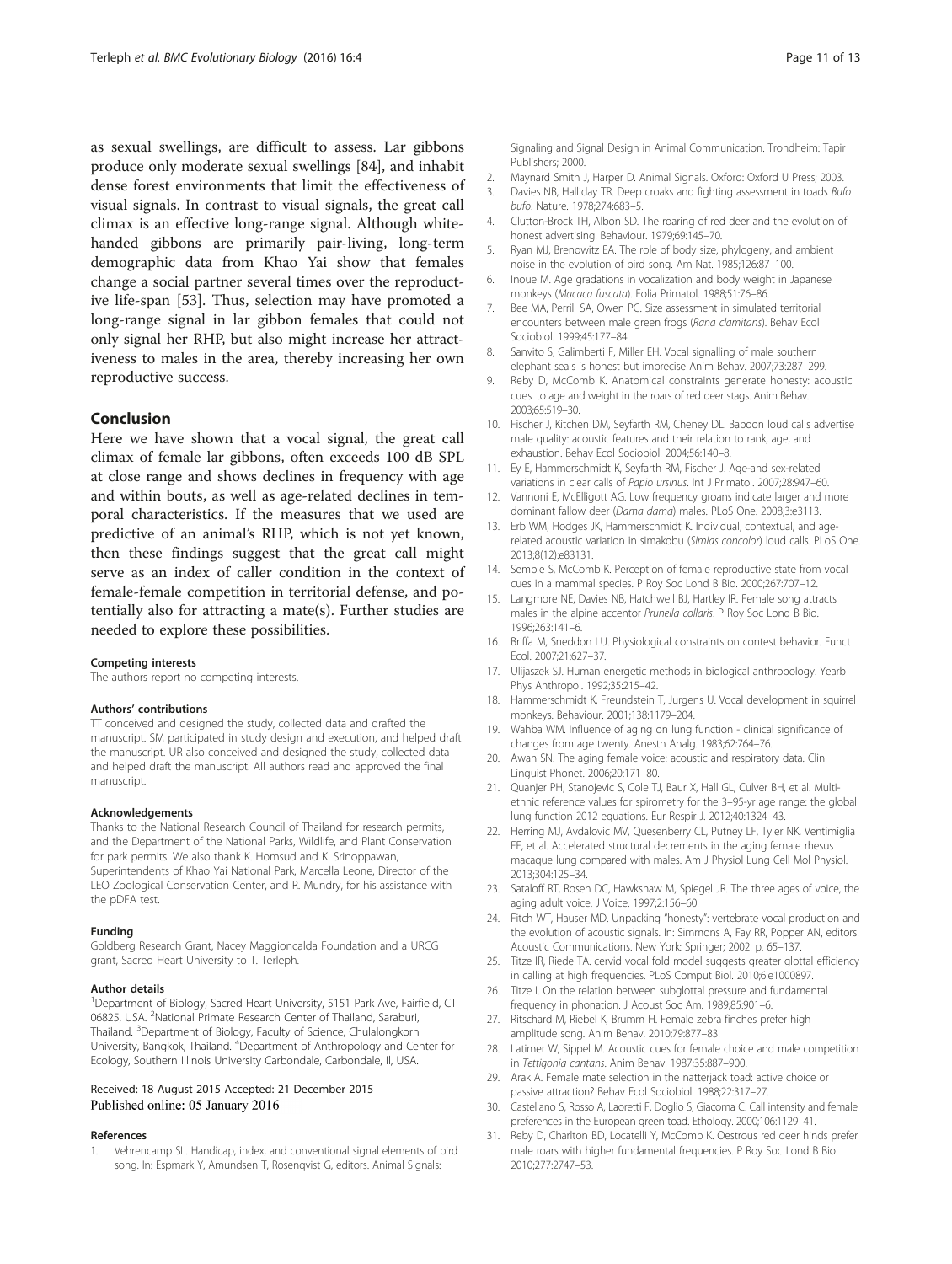- <span id="page-12-0"></span>32. Riede T, Arcadi AC, Owren MJ. Nonlinear acoustics in the pant hoots of common chimpanzees (Pan troglodytes): vocalizing at the edge. J Acoust Soc Am. 2007;121:1758–67.
- 33. Barelli C, Mundry R, Heistermann M, Hammerschmidt K. Cues to androgens and quality in male gibbon songs. PLoS One. 2013;8:e82748.
- 34. Gesquiere LR, Learn NH, Simao MC, Onyango PO, Alberts SC, Altmann J. Life at the top: rank and stress in wild male baboons. Science. 2011;333:357–60.
- 35. Kitchen DM, Seyfarth RM, Fischer J, Cheney DL. Loud calls as indicators of dominance in male baboons (Papio cynocephalus ursinus). Behav Ecol Sociobiol. 2003;53:374–84.
- 36. Fitch WT, Hauser MD. Vocal production in nonhuman primates: Acoustics, physiology, and functional constraints on "honest" advertisement. Am J Primatol. 1995;37:191–219.
- 37. Marshall JT, Marshall ER. Gibbons and their territorial songs. Science. 1976;193:235–7.
- 38. Haimoff EH. Acoustic and organizational features of gibbon songs. In: Preuschoft H, Chivers DJ, Brockelman WY, Creel N, editors. The lesser apes: evolutionary and behavioural biology. Edinburgh: Edinburgh University Press; 1984.
- 39. Preuschoft H, Chivers DJ, Brockelman WY, Creel N, editors. The lesser apes: evolutionary and behavioural biology. Edinburgh: Edinburgh University Press; 1984.
- 40. Raemaekers JJ, Raemaekers PM, Haimoff EH. Loud calls of the gibbon (Hylobates lar) - repertoire, organization and context. Behaviour. 1984;91:146–89.
- 41. Reichard U, Sommer V. Group encounters in wild gibbons (Hylobates lar): agonism, affiliation, and the concept of infanticide. Behaviour. 1997;134:1135–74.
- 42. Asensio N, Brockelman WY, Malaivijitnond S, Reichard UH. White-handed gibbon (Hylobates lar) core area use over a short-time scale. Biotropica. 2014;46:461–9.
- 43. Todd NPM, Merker B. Siamang gibbons exceed the saccular threshold: intensity of the song of Hylobates syndactylus. J Acoust Soc Am. 2004;115:3077–80.
- 44. Mitani JC. Gibbon song duets and intergroup spacing. Behaviour. 1985;92:59–96.
- 45. Raemaekers JJ, Raemaekers PM. Field playback of loud calls to gibbons (Hylobates lar): territorial, sex-specific and species-specific responses. Anim Behav. 1985;33:481–93.
- 46. Cowlishaw G. Song function in gibbons. Behaviour. 1992;121:131–53.
- 47. Cheyne SM, Chivers DJ, Sugardjito J. Covariation in the great calls of rehabilitant and wild gibbons Hylobates agilis albibarbis. Raffles Bull Zool. 2007;55:201–7.
- 48. Geissmann T. Evolution of communication in gibbons (Hylobatidae). Faculty II: Ph.D: Zürich University Anthropological Institute, Philosoph; 1993.
- 49. Terleph TA, Malaivijitnond S, Reichard UH. Lar gibbon (Hylobates lar) great call reveals individual caller identity. Am J Primatol. 2015;77:811–21.
- 50. Reichard UH. Social organization and mating system of Khao Yai whitehanded gibbons, 1992–2006. In: Lappan S, Whittacker DJ, editors. The gibbons: new perspectives on small ape socioecology and population biology. NY: Springer; 2009.
- 51. Brockelman WY, Reichard U, Treesucon U, Raemaekers JJ. Dispersal, pair formation and social structure in gibbons (Hylobates lar). Behav Ecol Sociobiol. 1998;42:329–39.
- 52. Barelli C, Boesch C, Heistermann M, Reichard UH. Female white-handed gibbons (Hylobates lar) lead group movements and have priority of access to food resources. Behaviour. 2008;145:965–81.
- 53. Reichard UH, Ganpanakngan M, Barelli C. White handed gibbons of Khao Yai: social flexibility, reproductive strategies, and a slow life history. In: Kappeler PM, Watts D, editors. Long-term field studies of primates. Berlin: Springer; 2012.
- 54. Judge DS, Carey JR. Postreproductive life predicted by primate patterns. J Gerontol Biol Sci. 2000;55:201–9.
- 55. Geissmann T, Geschke K, Blanchard BJ. Longevity in gibbons (Hylobatidae). Gibbon J. 2009;5:81–92.
- 56. Benjamini Y, Hochberg Y. Controlling the false discovery rate: a practical and powerful approach to multiple testing. J R Stat Soc Series B Stat Methodol. 1995;57:289–300.
- 57. Mundry R, Sommer C. Discriminant function analysis with nonindependent data: consequences and an alternative. Anim Behav. 2007;74:965–76.
- 58. R Core Team. R: A language and environment for statistical computing. Vienna, Austria: R Foundation for Statistical Computing; 2015.
- 59. Venables WN, Ripley BD. Modern Applied Statistics with S. 4th ed. New York: Springer; 2002.
- 60. Pfefferle D, Fischer J. Sounds and size: identification of acoustic variables that reflect body size in hamadryas baboons. Papio hamadryas Anim Behav. 2006;72:43–51.
- 61. Whitehead JM. Long-distance Vocalizations and Spacing in Mantled Howling Monkeys, Alouatta palliata. Chapel Hill: PH D: University of North Carolina; 1985.
- 62. Larom D, Garstang M, Payne K, Raspet R, Lindeque M. The influence of surface atmospheric conditions on the range and area reached by animal vocalizations. J Exp Biol. 1997;200:421–31.
- 63. Nussey DH, Coulson T, Festa-Bianchet M, Gaillard JM. The evolutionary ecology of senescence: measuring senescence in wild animal populations, towards a longitudinal approach. Funct Ecol. 2008;22:393–406.
- 64. Wilden I, Herzel H, Peters G, Tembrock G. Subharmonics, biphonation, and deterministic chaos in mammal vocalization. Bioacoustics. 1998;9:171–96.
- 65. Fitch WT, Neubauer J, Herzel H. Calls out of chaos: The adaptive significance of nonlinear phenomena in mammalian vocal production. Anim Behav. 2002;63:407–18.
- 66. Brockelman WY, Schilling D. Inheritance of stereotyped gibbon calls. Nature. 1984;312:634–6.
- 67. Koda H, Lemasson A, Oyakawa C, Rizaldi PJ, Pamungkas J, Masataka N. Possible role of mother-daughter vocal interactions on the development of species-specific song in gibbons. PLoS One. 2013;8:e71432.
- 68. Hurd PL. Resource holding potential, subjective resource value, and game theoretical models of aggressiveness signaling. J Theoret Biol. 2006;241:639–48.
- 69. Reichard UH. Social monogamy in gibbons: the male perspective. In: Reichard UH, Boesch C, editors. Monogamy mating strategies and partnerships in birds, humans and other mammals. Cambridge: Cambridge U Press; 2003. p. 190–213.
- 70. Lukas D, Clutton-Brock TH. The evolution of social monogamy in mammals. Science. 2013;341:526–30.
- 71. Geissmann T. Duet-splitting and the evolution of gibbon songs. Biol Rev. 2002;77:57–76.
- 72. Fay RR. Comparative psychoacoustics. Hearing Res. 1988;34:295–306.
- 73. Sinnott JM, Owren MJ, Petersen MR. Auditory frequency discrimination in primates: species differences (Cercopithecus, Macaca, Homo). J Comp Psychol. 1987;101:126–31.
- 74. Pfingst BE. Comparison of spectral and nonspectral frequency difference limens for human and nonhuman primates. J Acoust Soc Am. 1993;93:2124–29.
- 75. Hienz RD, Jones AD, Weerts EM. The discrimination of baboon grunt calls and human vowel sounds by baboons. J Acoust Soc Am. 2004;116:1692–7.
- 76. Temeles EJ. The role of neighbors in territorial systems when are they dear enemies. Anim Behav. 1994;47:339–50.
- 77. Beckers GJL, Suthers RA, ten Cate C. Mechanisms of frequency and amplitude modulation in ring dove song. J Exp Biol. 2003;206:1833–43.
- 78. Lopez PT, Narins PM, Lewis ER, Moore SW. Acoustically induced call modification in the white-lipped frog. Leptodactylus albilabris Anim Behav. 1988;36:1295–308.
- 79. Geissmann T. Gibbon Songs and Human Music from an Evolutionary Perspective. In: Wallin NL, Merker B, Brown S, editors. The Origins of Music. Cambridge: MIT Press; 2000. p. 103–23.
- 80. Anandam MV, Groves CP, Molur S, Rawson BM, Richardson MC, Roos C, et al. Species accounts of Hylobatidae. In: Mittermeier RA, Rylands AB, Wilson DE, editors. Handbook of the mammals of the world, 3. Primates. Barcelona: Lynx Edicions; 2013. p. 778–91.
- 81. Wich SA, van der Post DJ, Heistermann M, Mohle U, van Hooff JARAM, Sterck EHM. Life-phase related changes in male loud call characteristics and testosterone levels in wild Thomas langurs. Int J Primatol. 2003;24:1251–65.
- 82. Boinski S, Campbell AF. Use of trill vocalizations to coordinate troop movement among white-faced capuchins—a 2nd field test. Behaviour. 1995;11–12:875–901.
- 83. Koda H, Shimooka Y, Sugiura H. Effects of caller activity and habitat visibility on contact call rate of wild Japanese macaques (Macaca fuscata). Am J Primatol. 2008;70:1055–63.
- 84. Barelli C, Heistermann M, Boesch C, Reichard UH. Sexual swellings in wild white-handed gibbon females (Hylobates lar) indicate the probability of ovulation. Horm Behav. 2008;51:221–30.
- 85. Bryant GA, Haselton MG. Vocal cues of ovulation in human females. Biol Letters. 2009;5:12–5.